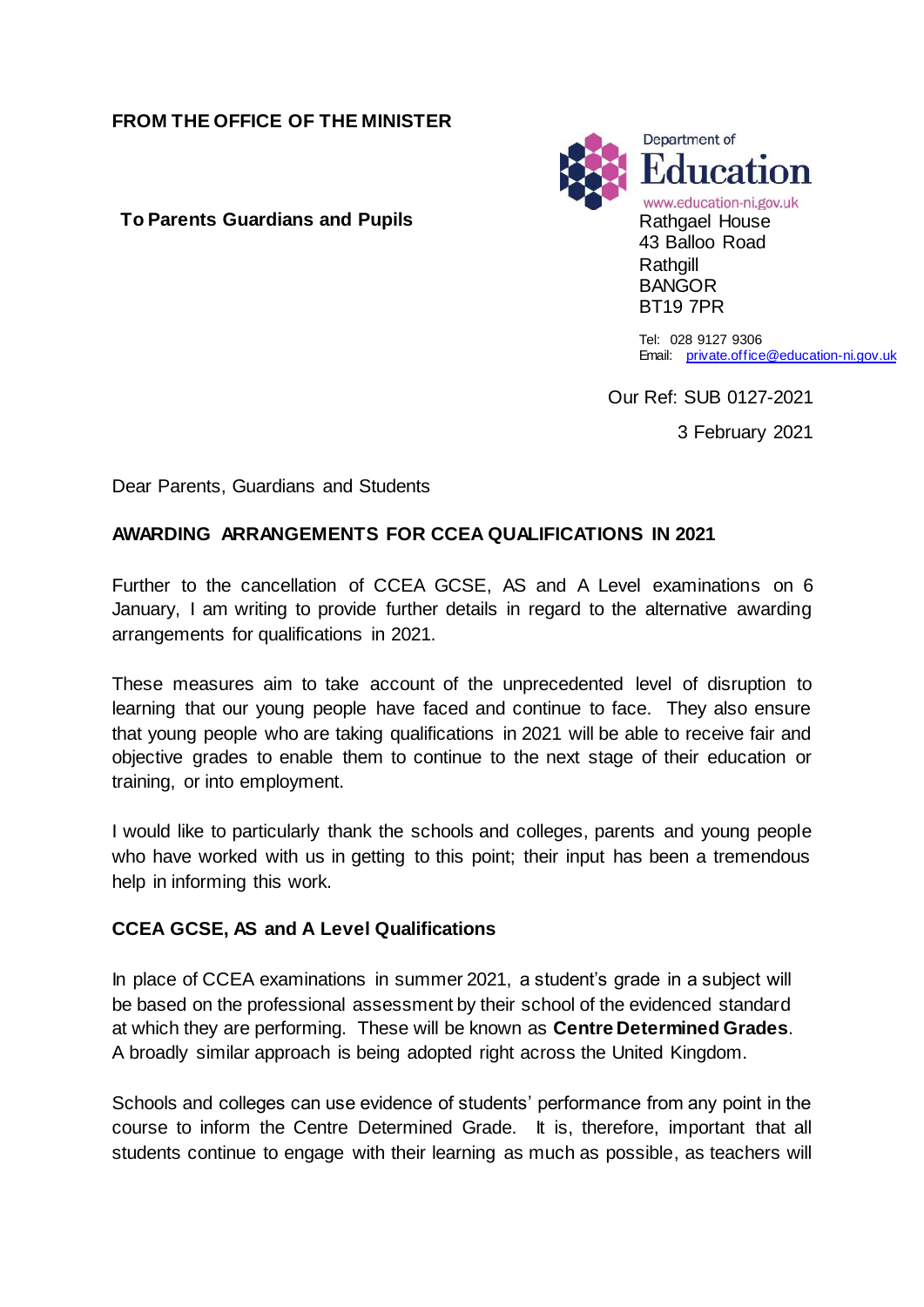be gathering evidence of the standard of each pupil's work during both the current period of remote learning and when students return to school.

# **CCEA Occupational Studies, Entry Level and Vocationally Related Qualifications**

Alongside GCSEs, AS and A Levels, CCEA offers a range of entry level qualifications, vocationally related qualifications and Occupational Studies Levels 1 and 2.

These qualifications have no examinations and are not affected by the cancellation of the GCSE, AS and A Level examinations. However, the award is normally based on internal written assessments and practical assessments. With the ongoing disruption, I recognise that completing the full quota of practical components and other formal internal assessments for these qualifications will be challenging.

Therefore, for CCEA's Occupational Studies, Entry Level and Vocationally Related qualifications, I can confirm that there will be no formal assessment in 2021. Instead, teachers will be asked to use their professional judgement and the evidence available in order to reach a Centre Determined Grade.

### **Vocational Qualifications**

Some learners may be working towards other Entry Level or Vocational qualifications provided by an Awarding Organisation other than CCEA. These qualifications fall under the remit of the Department for the Economy.

The Minister for the Economy recently announced the cancellation of all external vocational exams for the remainder of this year, including Essential Skills. I understand that Minister Dodds has instructed CCEA Regulation to ensure that awarding organisations put in place suitable alternative awarding arrangements that are reflective of this year's particular circumstances and which will ensure that learners receive fair and timely results.

I understand that the Minister expects clarity on the alternative arrangements for the majority of vocational qualifications to be provided by awarding organisations operating from elsewhere in the UK, as early as possible in March 2021. In relation to Essential Skills and other Northern Ireland only qualifications, the Minister expects clarity on the alternative arrangements to be available by the end of February 2021.

#### **Further Information and Guidance**

CCEA will provide more detailed information to schools in the next few weeks. I have enclosed a number of factsheets and a short leaflet providing more information for parents and students on the awarding of CCEA qualifications in 2021. More detailed